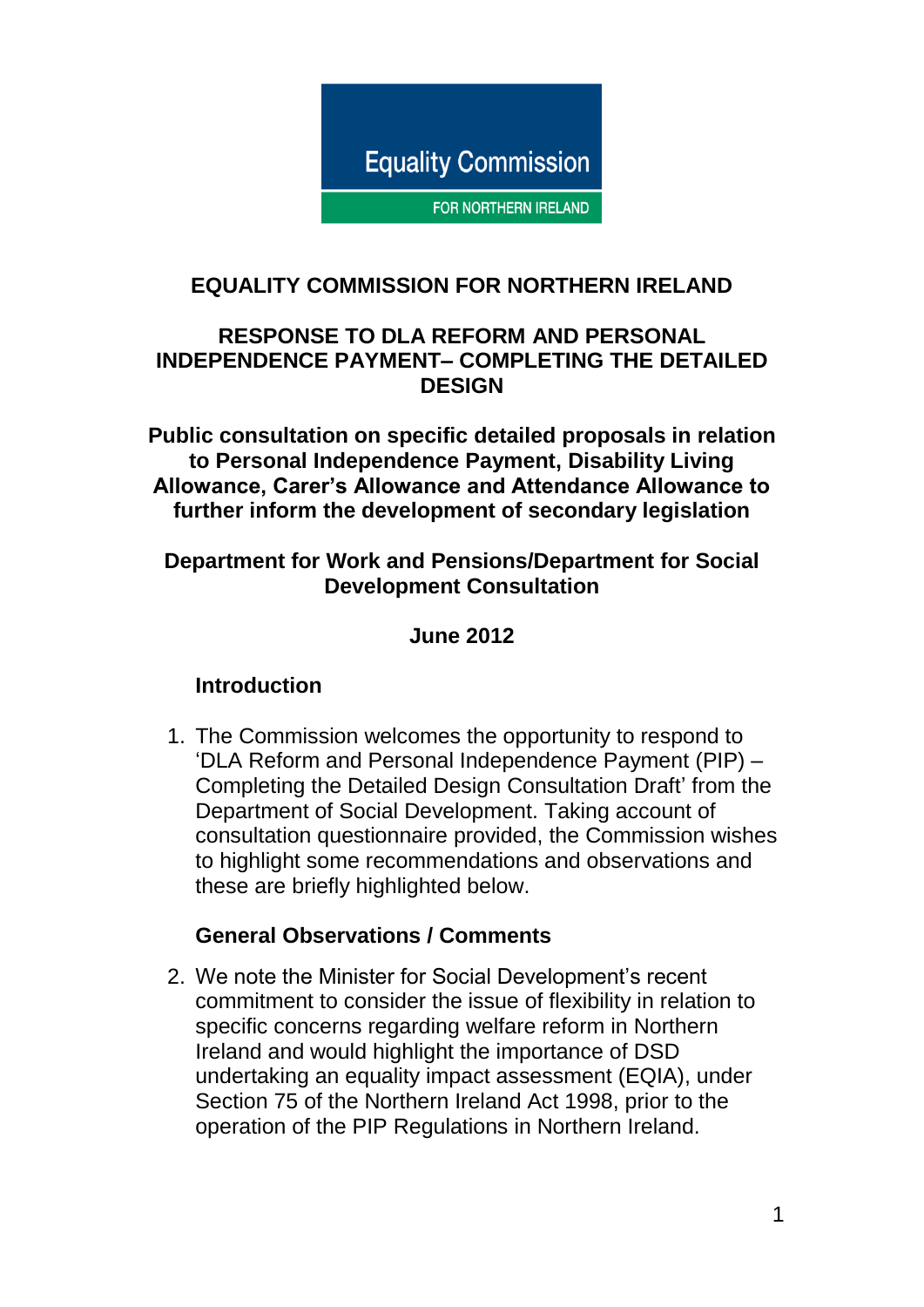3. We would also remind Government that in its development and implementation of legislation and policies, in accordance with the United Nations Convention on the Rights Disabled People (UNCRPD), it should closely consult and actively involve disabled people in Northern Ireland (Article 4.3).

#### International Standards & Obligations

- 4. The Commission is concerned that the proposals within the Consultation Paper do not appear to have been fully considered against human rights standards and the obligations placed upon the UK Government under domestic and international human rights law, in particular those within the UNCRPD.
- 5. The Commission wishes to remind Government of its obligation to progressively realise the economic, social and cultural rights of disabled people and, in doing so, not to put in place retrogressive measures (Article 4.2 of UNCRPD).

### The Rights of Disabled People verses the Needs of Disabled People

6. The Commission wishes to highlight the importance of moving towards the social model of disability in accordance with the rights set out within the UNCRPD and the associated obligations placed upon Government.

### **Summary of recommendations**

- 7. The Commission recommends that consideration should be given to:
	- taking into account the impact of fluctuating conditions on the day-today activities of claimants rather than simply the fact that the condition has gone into remission, when deciding entitlement to Personal Independence Payment.
	- extension of the time-frame for the use of the Motability car scheme for in care hospital patients. This will offset unnecessary costs to claimants in short term care arising from the likely restricted mobility resulting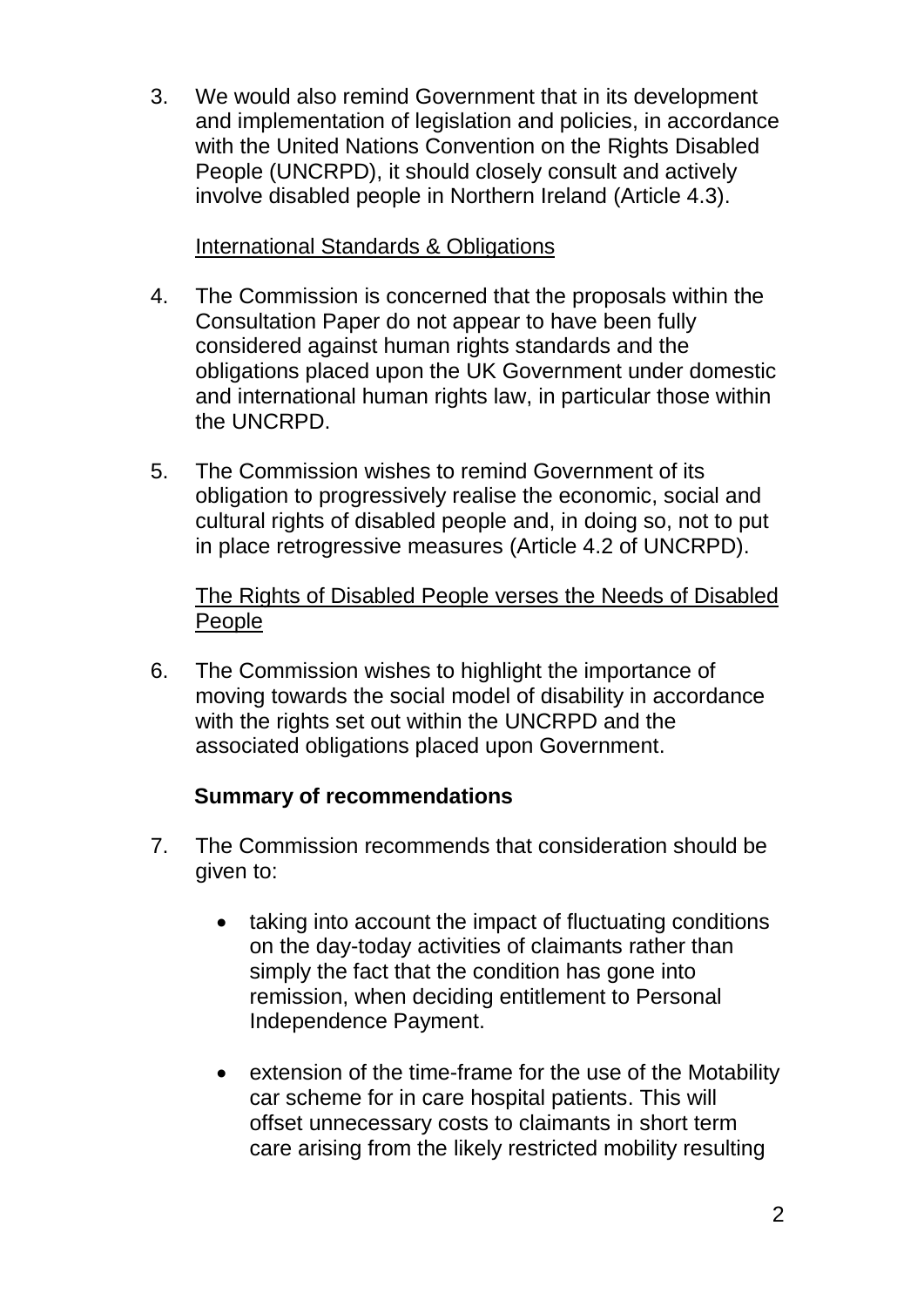from the waiting period for a fresh claim for a replacement Motability vehicle.

- the additional steps necessary, beyond written notification, to ensure disabled claimants are made aware of the proposed benefit changes/entitlements.
- improving transparency of assessments by providing claimants and those providing support for them to have access to all the evidence considered in their particular cases.
- extension of the permitted periods of absence abroad to take into account both educational and training opportunities to increase employability of PIP claimants in the UK and to enable health treatment needs to be met.
- establishment of independent monitoring arrangements to ensure transparency and fairness of the new procedures governing qualification and entitlement to PIP.
- 8. Finally, the Commission would welcome clarification of the justification for multiple assessments for claimants to receive additional income-related benefits. Information gathered in relation to the PIP assessment, in our view, should suffice as a reasonable measure of entitlement for additional support.

### **Chapter 3 - Eligibility**

#### **Linking rules support policy for fluctuating and deteriorating conditions**

9. The Commission agrees in principle that where someone has an impairment (condition) which goes into remission, entitlement to the Personal Independence Payment (PIP) should be at a lower rate. However, when considering fluctuating conditions such as Multiple Sclerosis (MS) as highlighted in the consultation paper, the impact of the condition on the day-to-day activities of the person should be taken into account rather than simply the fact that the condition has gone into remission. For example, in relation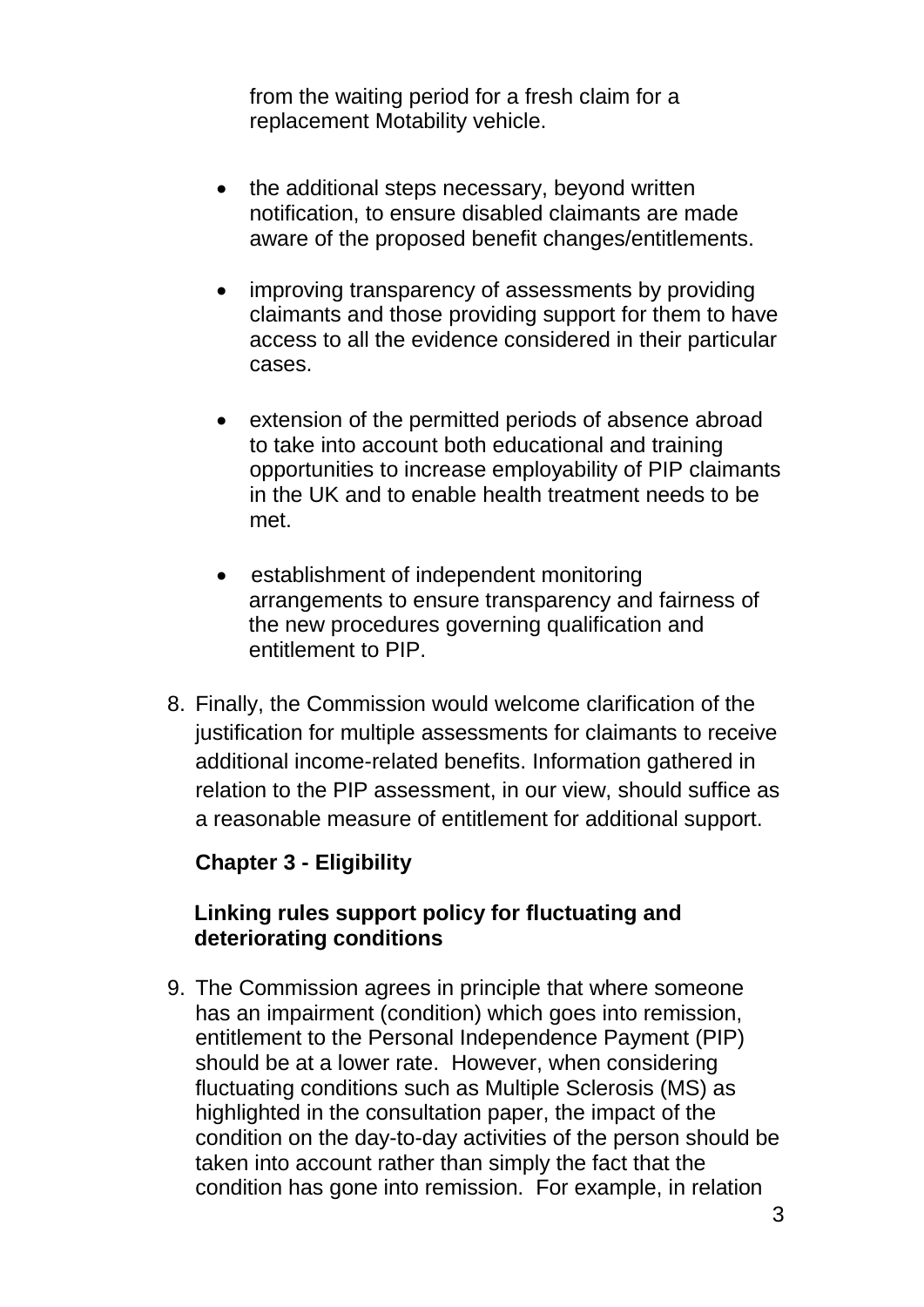to MS each relapse causes further deterioration and physical disability, even though the person concerned may enter a period of remission.

10. We welcome the revised three months qualifying period for the Disability Living Allowance and the new PIP as a beneficial improvement on the six months period provided for under the existing DLA rules.

# **Chapter 4 - Payability of Benefit for Certain Groups**

### **Removal of benefit payment to Motability customers in long-term hospital care**

- 11. The consultation paper recommends that payment for the higher rate of the Motability component for the duration of the 3 year mobility contract for inpatients of hospitals and similar institutions would stop after a period of 28 days for adults and 84 days in the case of children under the age of 16 (in relation to the exiting DLA).
- 12. This would mean that a PIP claimant in hospital for five weeks after leaving hospital would have to resubmit a claim to the Motability Scheme to acquire a motability vehicle. This could take up to two to three months thus possibly placing the claimant at a significant interim disadvantage by inhibiting mobility and access to appropriate services as well as imposing additional transport and other costs on claimants and additional administrative costs on the state.
- 13. The Commission is concerned that the period of 28 days is too short a duration to consider withdrawing entitlement from people who are currently members of the Motability Scheme.
- 14. We recommend that either this period be lengthened to mirror the provision allowed for children with disabilities or arrangements are put in place to enable the immediate recommencement (on discharge from hospital) of transport provision/motability payments as appropriate. This would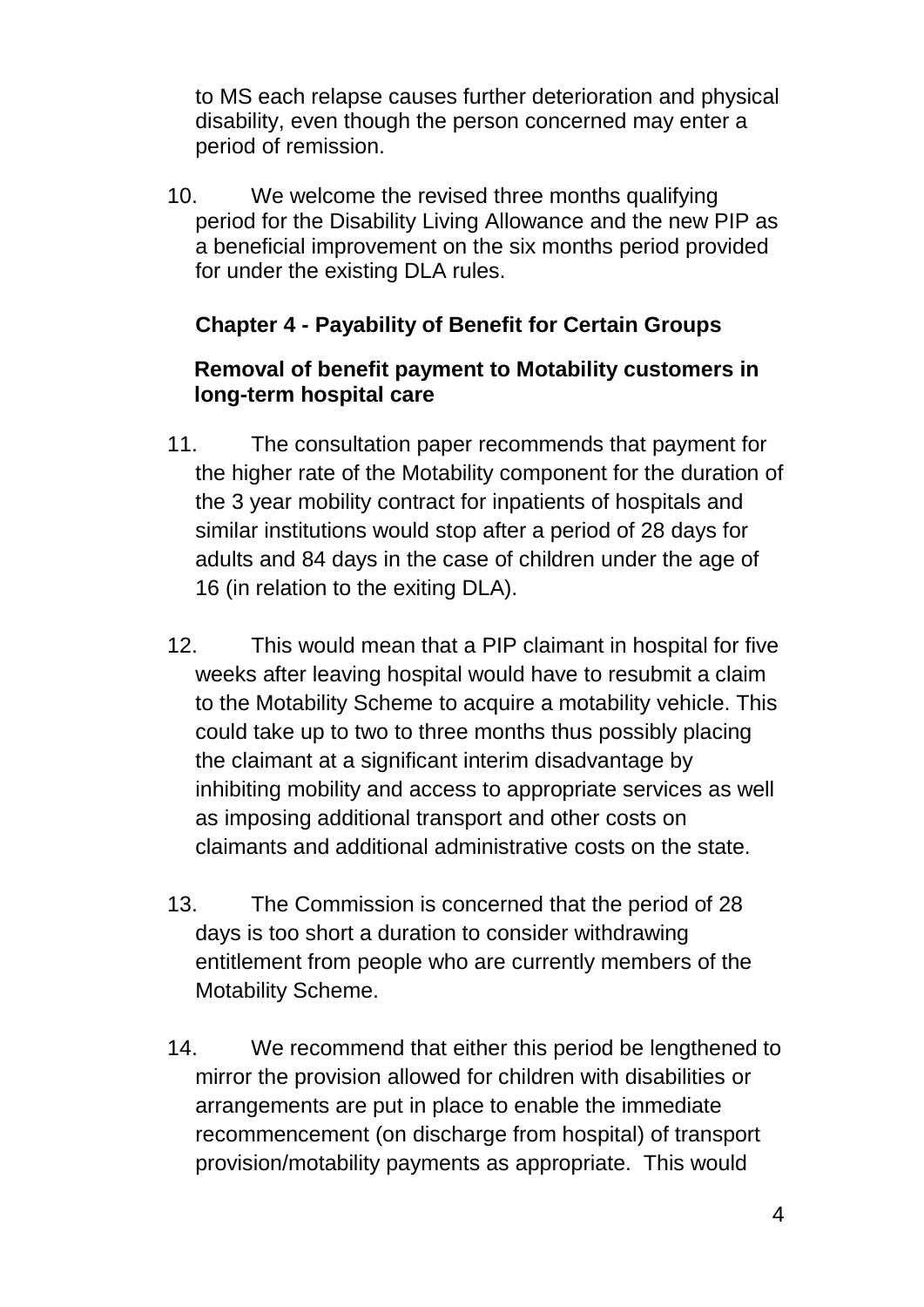ensure that claimants in receipt of short-term medical care would not be placed at a substantial disadvantage.

## **Chapter 5 - Reassessment of DLA Claims**

- 15. The Commission is concerned with the procedural and safeguarding arrangements provided to enable existing DLA claimants to put forward fresh claims under PIP. We do not consider that posting questionnaires/letters is sufficient to ensure that all claimants are aware of the Department's decision-making process as it relates to the personal circumstances of each claimant.
- 16. The Commission recommends that the Department takes account of the UK's international obligations under the UN Convention on the Rights of Persons with Disabilities UNCRPD), with particular emphasis on Article 9, in developing its arrangements for contacting claimants regarding their benefit status. This Article necessitates that: "*to enable persons with disabilities to live independently and participate fully in all aspects of life, States Parties shall take appropriate measures to ensure to persons with disabilities access, on an equal basis with others…to information and communications, including information and communications technologies and systems, and to other facilities and services open or provided to the public"*. We consider that the commitment to send questionnaires to existing DLA claimants and potential PIP claimants is unlikely to meet the accessibility requirements of the Convention.
- 17. The Commission is aware that, in the past, claimants have lost entitlement to benefit due to inappropriate communications with claimants regarding the benefit entitlement. We would strongly urge the Department to consider the full range of actions necessary, taking into account the specific requirements of each claimant, to ensure that all are made aware of the changes to their benefit entitlement e.g. through contacting their guardian, carer, social worker or by utilising telephone communication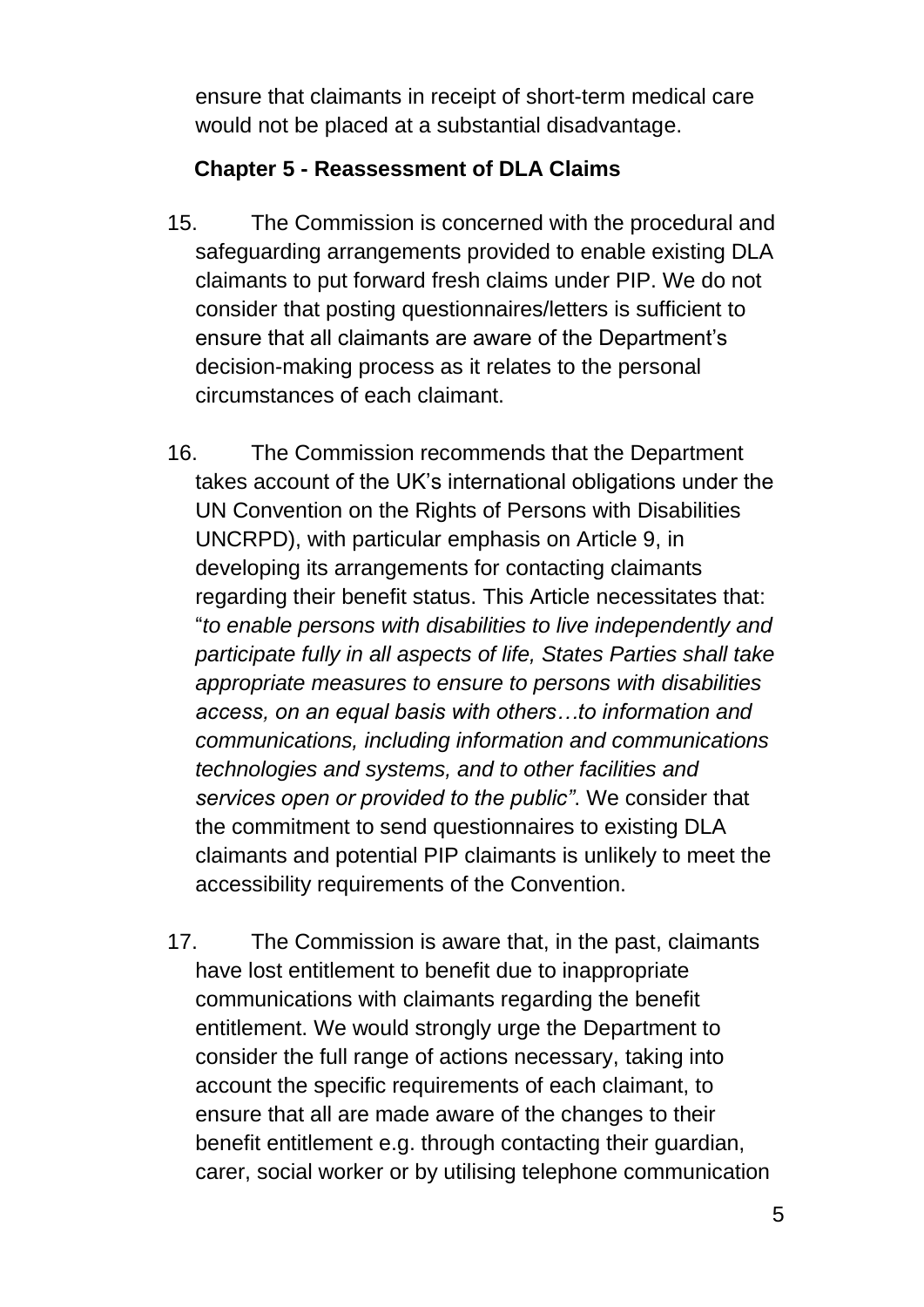or by using alternative formats such Plain English, easy read etc. Such an approach must ensure that claimants are appropriately informed of the Department's decision to terminate their existing DLA entitlement, and clearly establishes their entitlement to put forward a new claim under the PIP arrangements

- 18. The Department should consider additional measures such as appropriate follow up contact with claimants in instances where:
	- a fresh claim is not submitted under PIP; or
	- in situations where it cannot be reasonably established that claimants have received and clearly understood correspondence relating to their claim.
- 19. Furthermore, the four-week limitation governing the requirement for fresh claims for PIP would appear to be too restrictive given the limited rights of appeal to challenge termination of DLA.
- 20. We believe that the 4 week time allowed to enable claimants to put forward fresh claims or to respond to changes in their benefit status is likely to be too short for a number of reasons:
	- the extensive paperwork involved in processing fresh claims;
	- the need to address queries and concerns from claimants about their benefit status;
	- the individual circumstances of disabled claimants e.g. a claimant with a learning disability or a claimant living away from home on a temporary basis, are likely to result in time lags as to when claimants understand and respond to the proposed changes in their benefit entitlement.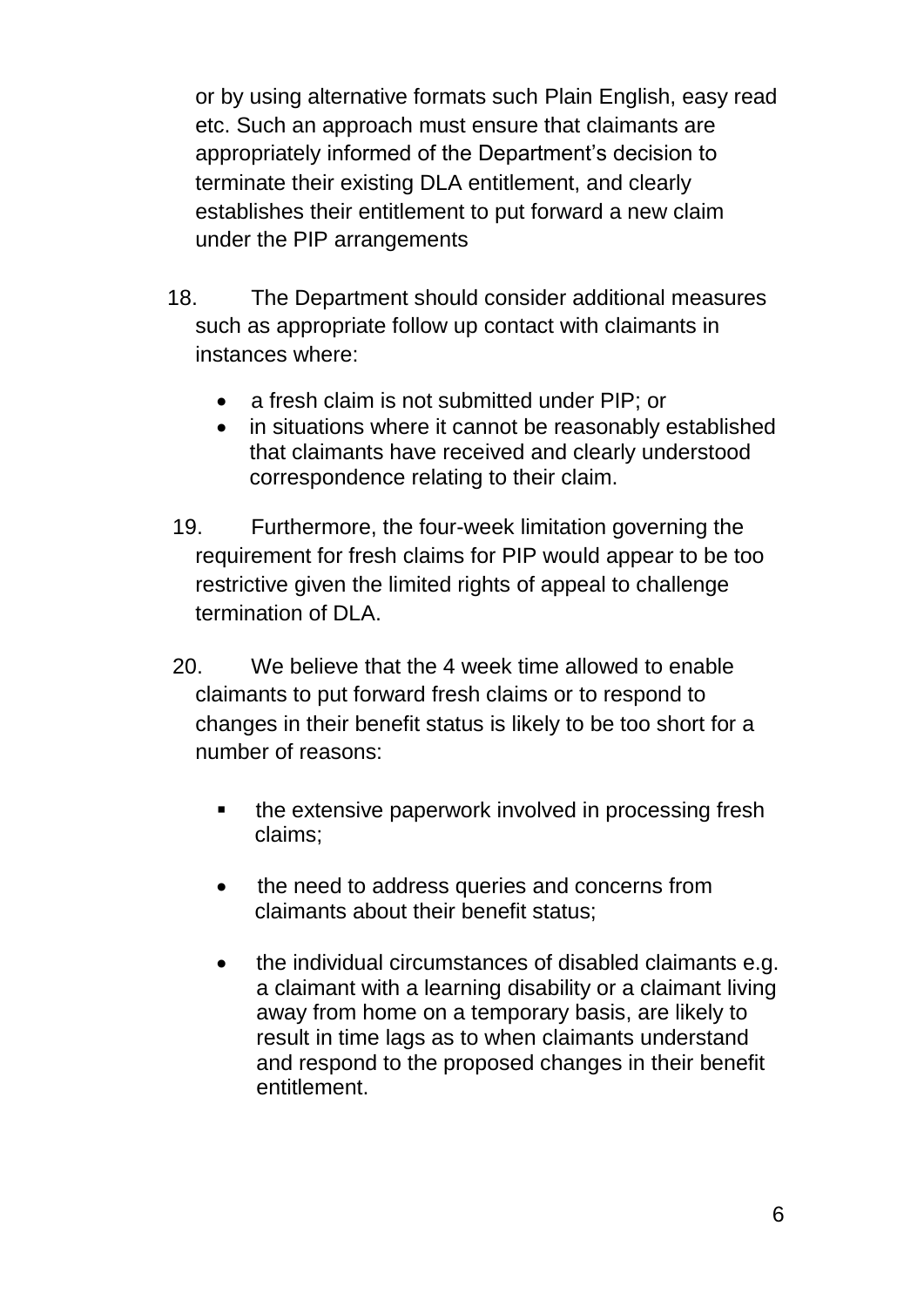# **Assessment Procedure**

- 21. To improve the transparency of the assessment, claimants, guardians and/or advocates should have access to all the evidence considered in their respective case, to fully inform and assist them in regard to the next steps they may wish to take, including the right to appeal the initial decision. Furthermore, any evidence-based critera should take fully into account the views of the claimant and those who know the claimant e.g. relevent professionals who are familiar with the claimant's disability and the impact it has on their daily living/mobility activities.
- 22. We are concerned that the Atos Assessment Procedures, similar to those currently utilised in the Work Capability Assessment with respect to the transition from Incapacity Benefit to Employment Support Allowance, will also be used in respect of assessments for PIP. Both assessments use similar medical descriptors to determine qualification for the relevant benefit. We are mindful that over 40% of negative decisions against claimants seeking Employment Support Allowance were overturned on appeal.
- 23. The Commission would also recommend that the Department should make every effort to ensure claimants are aware of all their rights with regard to the assessment proceedure, including their right to be accompanied by an advocate, family member or friend at the face-to face assessment consultation $^1$ .

# **Chapter 6 - Award Durations and Reviews**

 $\overline{a}$ 

24. The Commission welcomes the proposal to extend the duration of some awards up to 5 and 10 years, reflecting, to some degree, past custom and practice of the old

 $1$  The Commission has been advised of at least one case involving a young man with a learning disability who was assessed for entitlement to Employment Support Allowance without the presence of a family member or appropriate advocate and rejected, although the decision was successfully appealed and the claimant re-assessed in the presence of his mother.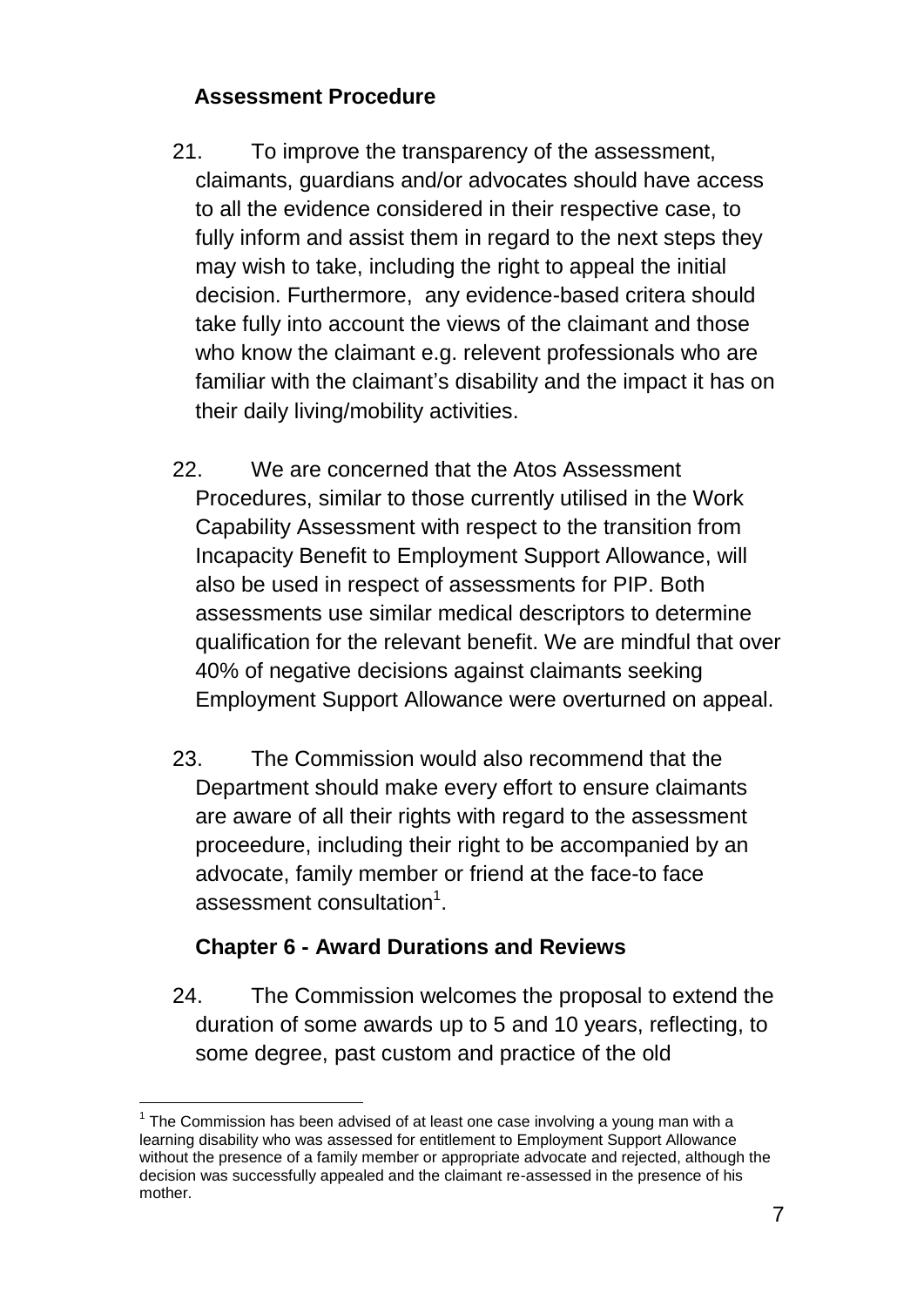'indefinite/lifetime' awards for people whose disability was unlikely to improve or change over a long period of time. This will help ensure that claimants in this category will not be put through further unnecessary and inappropriate assessments.

### **Independent Monitoring Arrangements**

25. To ensure the fairness of the assessment process, the determination of awards and the appropriate time frame for reviews, the Commission recommends that the Department gives consideration to developing independent monitoring arrangements. Such arrangements would reassure claimants/potential claimants and tax payers of the validity and transparency of the decision making processes, with respect to the assessment, determination of award, appeals and their outcomes as well as the review time-table likely to be considered for individual cases.

## **Chapter 7 - Passporting Arrangements**

- 26. The Commission would welcome further detailed information regarding entitlement to passport benefits for those who qualify for one or more levels of PIP. We are concerned by the caveat in the consultation paper that the Government remains committed the maintenance of existing passport arrangements **whenever possible.** We note, for example, that entitlement to additional income related benefits for adults will no longer rely on a direct link with DLA/or PIP under the proposed Universal Credit system and we are concerned with the implications of this decision for claimants including those on low income.
- 27. At present, under the existing rules, DLA claimants in receipt of middle or high rate care are likely to receive additional income related benefits as a direct result of entitlement to the middle rate care component. While such entitlement to additional income related benefits is not automatic, claimants in receipt of middle rate care component on low incomes are more likely to receive the standard rate disability premium or, in some cases, the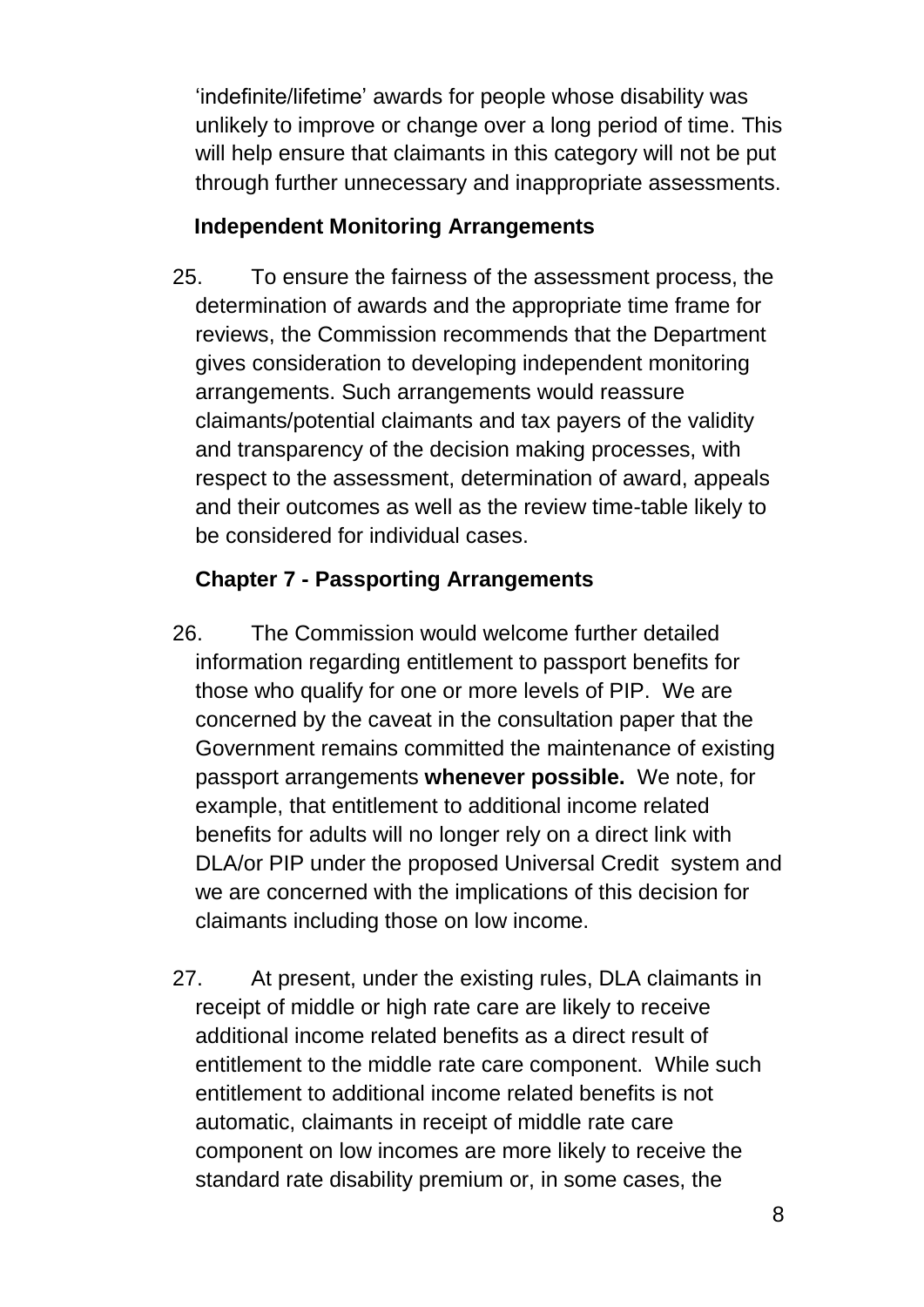severe disability premium, as an addition to standard Income Support.

- 28. The consultation document advises that access to additional income-related benefits for those awarded PIP will be determined through the Work Capability Assessment following on from the transition to Universal Credit. We have a number of concerns with this approach:
	- Successful claimants who receive the daily living component at either the standard or enhanced rate will possibly lose additional income-related benefits that they would have automatically received as passported benefits linked to DLA.
		- Claimants for the new PIP will be required to undertake two separate assessments as opposed to one single assessment to receive additional incomerelated benefits.
- 29. The Commission queries why the initial PIP assessment for qualification for this benefit is not sufficient to determine access to other income-related benefits. Indeed, the consultation document acknowledges (at paragraph 7.5) the importance of the current passporting arrangements for DLA both to disabled people and their carers with particular importance being placed on avoiding claimants having to face '**unnecessary multiple assessments'.**
- 30. The Commission welcomes the fact that the Government has confirmed that the standard and enhanced rate of the daily living component of PIP will form part of the gateway to Carers Allowance in the same way as the middle and highest rate care component of DLA.
- 31. We are of the view, however, that consideration of additional income related benefits passported through DLA should remain directly linked with PIP under the new arrangements.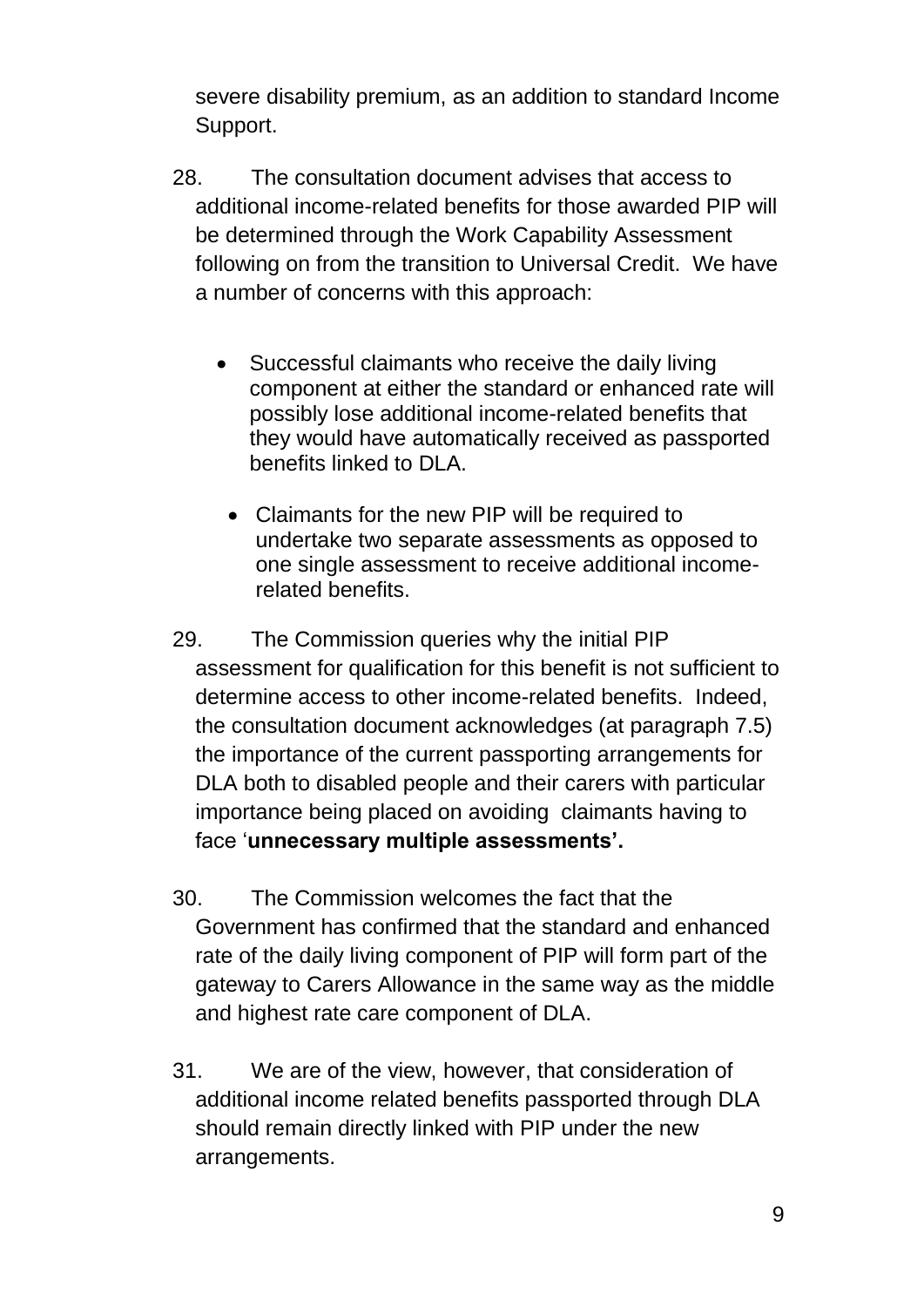32. Furthermore, where claimants qualify for PIP and are working but are on low incomes, they should automatically qualify for additional income-related benefits as is the case under the existing DLA in relation to the standard and severe disability premiums which currently supplement claimants Income Support entitlement.

# **Chapter 8 - Residence and Past Presence Test**

# **Temporary Absences Abroad**

- 33. The Commission notes the Department's rationale for suggesting that payment of PIP only allows for an absence of four weeks abroad to be extended up to a maximum of up to 26 weeks for medical purposes.
- 34. However, we recommend assessment of such cases on an individual basis, taking into account the reasons for the claimant's absence and the specific circumstances surrounding the claimant's reasons for being abroad.
- 35. Consideration should be given to the circumstances of claimants travelling abroad for educational or vocational purposes to enhance their employability skills in order to better compete in the UK labour market e.g. university placements, career secondments etc. An extension to the four-week rule should be permitted where there is clear evidence that the person in question would be enhancing their professional and personal qualifications for the purposes of seeking employment or retaining employment in the UK.
- 36. Similarly, we propose that the maximum period abroad permitted for medical treatment is extended beyond 26 weeks where there is sufficient evidence relating to the benefits of such treatment and that any extension is in their best interests. Arbitrary timescales may not be appropriate in these circumstances and the proposals should allow for exceptions.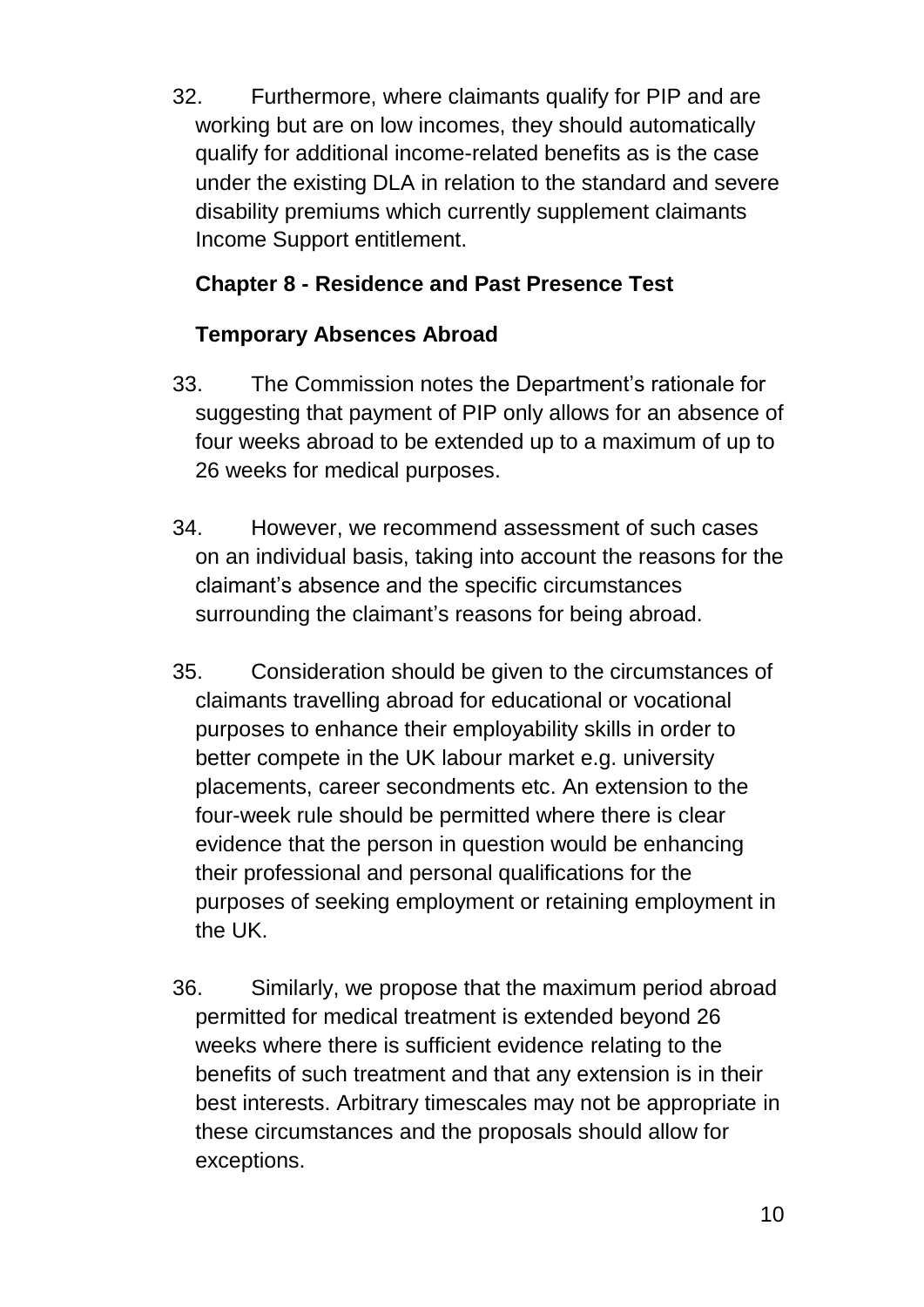37. In considering these proposals, the Department should also consider what actions it can take to promote equality of opportunity for disabled people. It is important to remember that equality for disabled people may mean treating them more favourably than non-disabled people, recognising equality of opportunity cannot be achieved simply by treating disabled and non-disabled people alike. This principle underpins the Disability Discrimination Act 1995.

## **Other matters**

# **Children**

- 38. We acknowledge that eligibility to claim PIP will not be extended to children when it is introduced in April 2013 and that the Government intends to consult with this group at a later stage. In consulting with children and young people, the Department should ensure that children with disabilities have the right to express their views freely on all matters affecting them, their views being given due weight in accordance with their age and maturity, on an equal basis with other children, and to be provided with disability and age-appropriate assistance to realise that right taking into account also the best interests of the child. (Article 7 (1) and (2) of the UN Convention on the Rights of Persons with Disabilities and Article 3 UN Convention on the Rights of the Child).
- 39. Finally, with respect to engaging with children and young people we recommend that the Department refer to our guidance for public authorities, Let's Talk, Let's Listen<sup>2</sup>.

**June 2012**

 $\overline{\phantom{a}}$ 2 Equality Commission for Northern Ireland (2008): *Let's Talk, Let's Listen - guidance for public authorities on consulting and involving children and young people* [http://www.equalityni.org/archive/letstalkletslisten\(final\).pdf](http://www.equalityni.org/archive/letstalkletslisten(final).pdf)